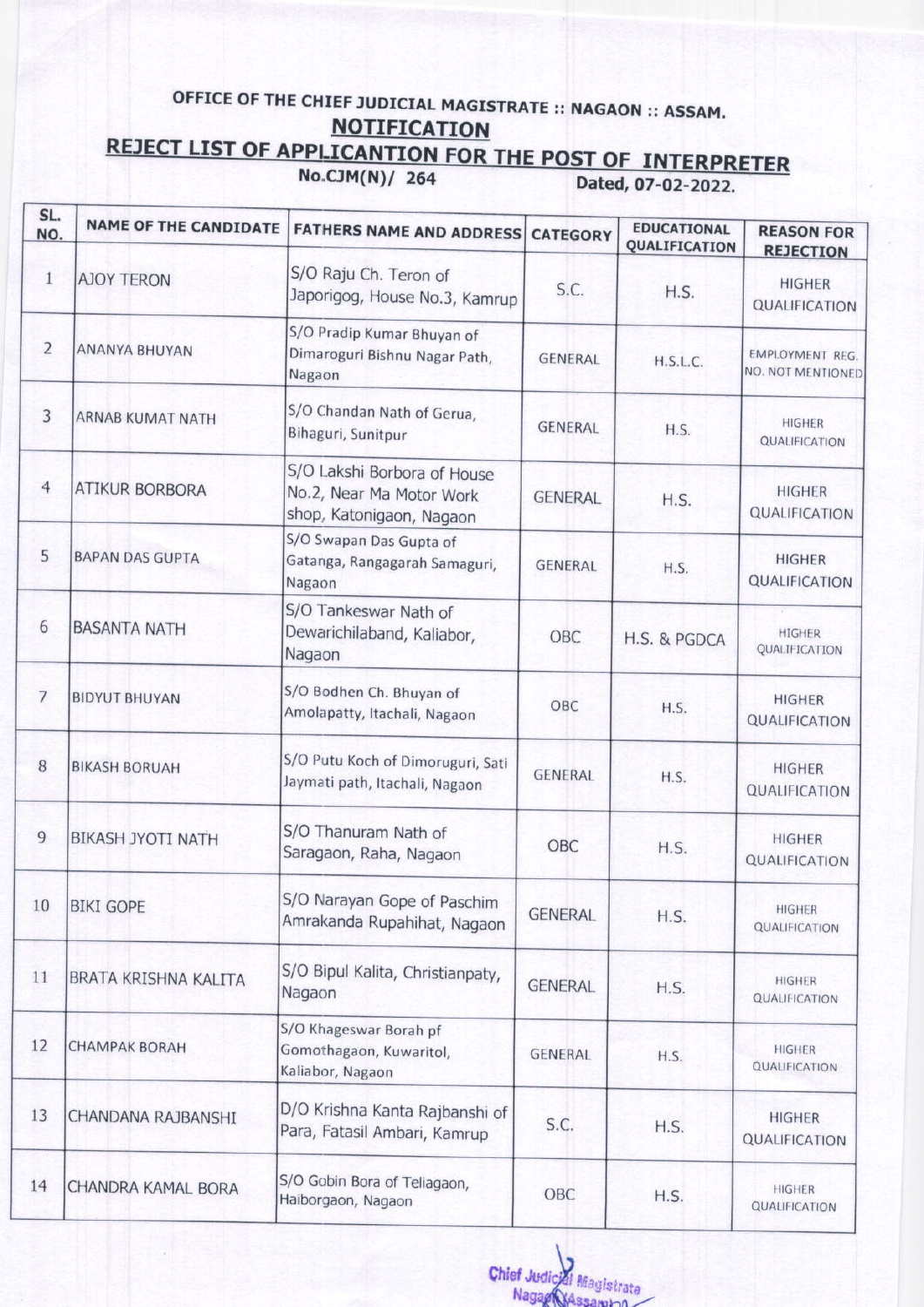| 15 | <b>DIBYAJYOTI SAIKIA</b> | S/O Lakhan Saikia of Dhing<br>Chariali, Dhing, Nagaon | <b>GENERAL</b> | H.S.          | <b>HIGHER</b><br>QUALIFICATION        |
|----|--------------------------|-------------------------------------------------------|----------------|---------------|---------------------------------------|
| 16 | DIP JYOTI SAIKIA         | S/O Bishnu Saikia of Raidangia,<br>Jajori, Nagaon     | <b>GENERAL</b> | H.S.          | <b>HIGHER</b><br><b>QUALIFICATION</b> |
| 17 | <b>DIPANKAR DAS</b>      | S/O Sankar Das of Haiborgaon,<br>Nagaon               | <b>GENERAL</b> | <b>B.B.A.</b> | <b>HIGHER</b><br>QUALIFICATION        |
| 18 | <b>EMDADUL HOQUE</b>     | S/O Mojibur Rahman of<br>Mohkhuli, Nagaon             | <b>GENERAL</b> | H.S.          | <b>HIGHER</b><br>QUALIFICATION        |
| 19 | <b>HIMANGSHU SAIKIA</b>  | S/O Amal Saikia of Manangial,<br>Chotahaibor, Nagaon  | <b>GENERAL</b> | H.S.          | <b>HIGHER</b><br><b>QUALIFICATION</b> |
| 20 | HIRAK JYOTI NATH         | S/O Ponaram Nath of<br>Jamugurim Jajori, Nagaon       | OBC            | H.S.          | <b>HIGHER</b><br>QUALIFICATION        |
| 21 | <b>JAHIRUL ISLAM</b>     | S/O Zakir Hussain of Mohkhuli,<br>Nagaon              | <b>GENERAL</b> | H.S.          | <b>HIGHER</b><br>QUALIFICATION        |
| 22 | <b>JATIN BORAH</b>       | S/O Gajen Borah, of Kalabari,<br>P.S. Gohpur,         | <b>OBC</b>     | B.A.          | <b>HIGHER</b><br><b>QUALIFICATION</b> |
| 23 | <b>JURISHREE BORA</b>    | D/O Prafulla Bora of Batadrawa<br>Saruhisha, Nagaon   | <b>GENERAL</b> | H.S.          | <b>HIGHER</b><br>QUALIFICATION        |
| 24 | <b>KABERI BORDOLOI</b>   | S/O Montu Bordoloi, Udmari,<br>Singari, Juria, Nagaon | S.T.(P)        | H.S.L.C.      | EMPLOYMENT REG.<br>NO. NOT MENTIONED  |
| 25 | LUIT KUMAR BORAH         | S/O PratulCh. Borah of Diphalu,<br>Itachali, Nagaon   | <b>GENERAL</b> | H.S.S.L.C.    | <b>HIGHER</b><br><b>QUALIFICATION</b> |
| 26 | <b>MAHMUDA ELAHI</b>     | D/O Habib Ali of Batiporeagaon,<br>Dergaon, Golaghat  | <b>GENERAL</b> | B.Sc.         | <b>HIGHER</b><br>QUALIFICATION        |
| 27 | <b>MANAB BANIA</b>       | S/O Ananta Bania of Tukulai<br>Bebajia, Nagaon        | S.C.           | H.S.          | <b>HIGHER</b><br>QUALIFICATION        |
| 28 | <b>MANALISHA GOHAIN</b>  | S/O Tankeswar Gohain, Kampur,<br>Nagaon               | OBC            | B.A.          | <b>HIGHER</b><br>QUALIFICATION        |
| 29 | MANASH PROTIM BORA       | S/O Dulan Ch. Bora of<br>Bheloguri, Samaguri, Nagaon  | <b>GENERAL</b> | H.S.          | <b>HIGHER</b><br>QUALIFICATION        |
| 30 | MENAKA MAHATO KANU       | S/O .---- Of Boropara,<br>Bengaigaon                  |                | <b>B.A.</b>   | FORM DULY NOT<br>FILED UP             |

Chief Judicial Magistrate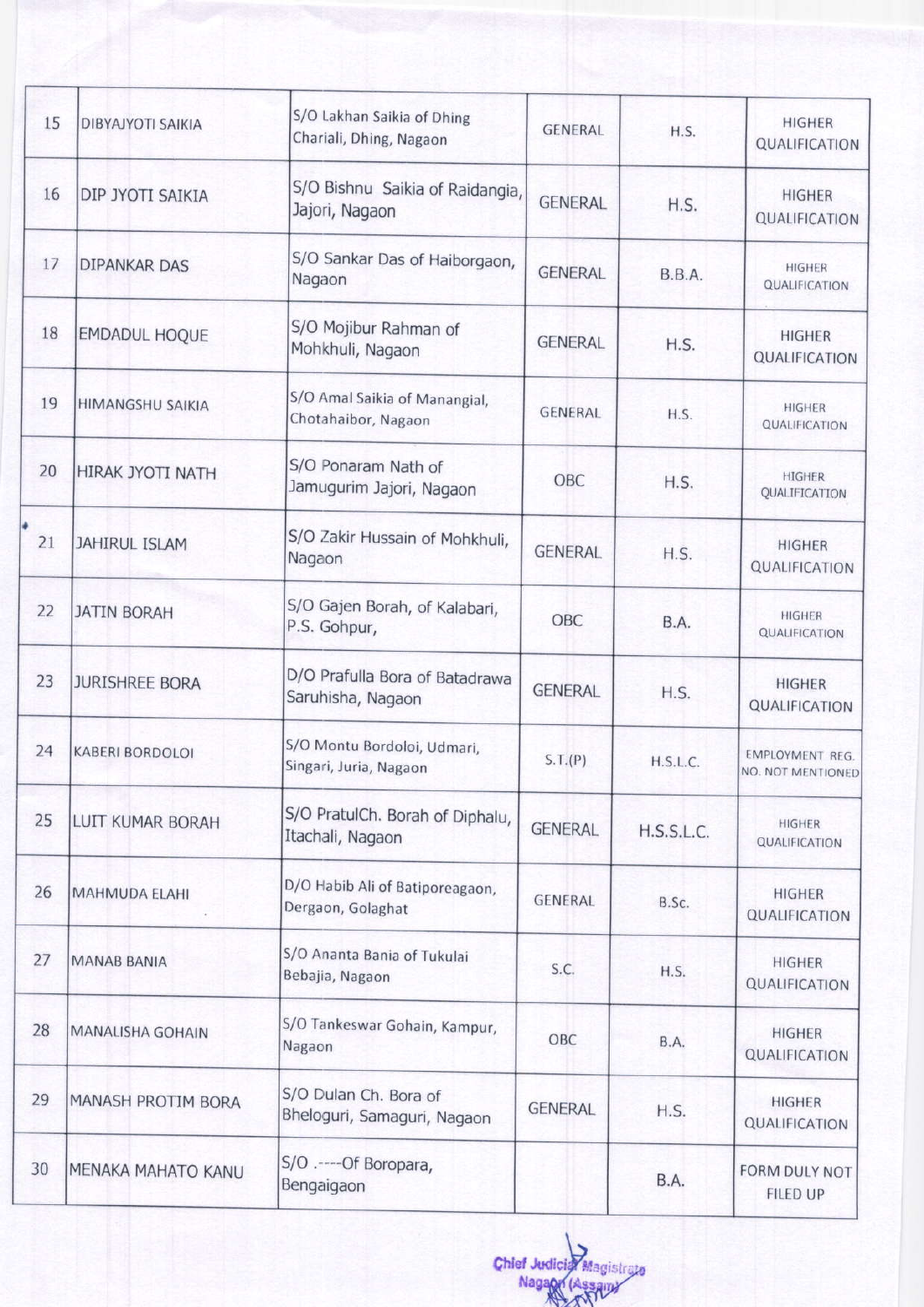| 31 | <b>MOMI SARMAH</b>          | D/O Gunja Moni Sarmah,<br>Milanpur, Raha, Nagaon                        | <b>GENERAL</b> | <b>B.A.</b> | <b>HIGHER</b><br>QUALIFICATION        |
|----|-----------------------------|-------------------------------------------------------------------------|----------------|-------------|---------------------------------------|
| 32 | MRIGANKA BARUAH             | S/O Ghana Kanta Baruah of<br>Singia Dewrigaon, Nagaon                   | OBC            | B.A.        | HIGHER<br><b>QUALIFICATION</b>        |
| 33 | <b>MRINAL JYOTI GOSWAMI</b> | S/O Keshab Chandra Goswami of<br>Morikalong, Near BJP Office,<br>Nagaon | <b>GENERAL</b> | B.Sc.IT     | <b>HIGHER</b><br>QUALIFICATION        |
| 34 | <b>MRINMOY KAKOTY</b>       | S/O Dhiren Kakoty of Hatigaon<br>Dwanka Path, H-3 Dispur, Ghty-<br>38   | <b>GENERAL</b> | H.S.        | <b>HIGHER</b><br>QUALIFICATION        |
| 35 | <b>NIHAL TANTI</b>          | S/O Amor Tanti of Seconee T.E.,<br>Jakhalabandha, Nagaon                | <b>GENERAL</b> | B.A.        | <b>HIGHER QUALIFICATION</b>           |
| 36 | NILUTPAL BORAH              | S/O Giridha Borah of Kaliabor<br>Tiniali, Kaliabor, Nagaon              | <b>GENERAL</b> | B.Sc.       | <b>HIGHER</b><br>QUALIFICATION        |
| 37 | <b>PANKAJ DAS</b>           | S/O Tularam Das of Teliabebejia,<br>Juria, Nagaon                       | S.C.           | H.S.        | <b>HIGHER</b><br><b>QUALIFICATION</b> |
| 38 | <b>PARUL BORA</b>           | S/O Sishu Ram Bora of Nonoi<br>Mikirpar Uriagaon, Nonoi,<br>Nagaon      | OBC            | <b>B.A.</b> | <b>HIGHER</b><br>QUALIFICATION        |
| 39 | <b>PINAKI DAS</b>           | S/O Sankar Das, of Haiborgaon<br>Shastrinagar, Nagaon                   | <b>GENERAL</b> | M.Sc.       | <b>HIGHER</b><br>QUALIFICATION        |
| 40 | PRANJAL BORAH               | Gobin Borah, North Haiborgaon,<br>Nagaon                                | <b>GENERAL</b> | B.A.        | <b>HIGHER</b><br><b>QUALIFICATION</b> |
| 41 | PRIYANKA ROBI DAS           | D/O Kamal Rabi Das of itachali,<br>Nagaon                               | S.C.           | H.S.        | <b>HIGHER</b><br>QUALIFICATION        |
| 42 | RAJU MONI SAIKIA            | S/O Saruman Saikia of Balijuri<br>Chapanala, Samaguri, Nagaon           | OBC            | H.S.        | <b>HIGHER</b><br>QUALIFICATION        |
| 43 | <b>RASHMA BEGUM</b>         | S/O Asak Ali of Fauzdaripatty,<br>Nagaon                                | <b>GENERAL</b> | B.A.        | <b>HIGHER</b><br>QUALIFICATION        |
| 44 | RIZAUL HOQUE                | S/O Lt. Ismat Ali of Hatizuzua,<br>Jajori, Nagaon                       | <b>GENERAL</b> | H.S.L.C.    | <b>HIGHER</b><br>QUALIFICATION        |
| 45 | RIZAUL ISLAM CHOUDHURY      | S/O Saiful Islam Choudhury, of<br>Azad Nagar Chotahaibor,<br>Nagaon     | <b>GENERAL</b> | <b>B.A.</b> | <b>HIGHER</b><br>QUALIFICATION        |
| 46 | <b>SAIDUL ISLAM</b>         | S/O Gazibur Rahman of<br>Rangaloo Uriagrant, Nagaon                     | <b>GENERAL</b> | B.A.        | <b>HIGHER</b><br>QUALIFICATION        |

Chief Judicial Magistrate